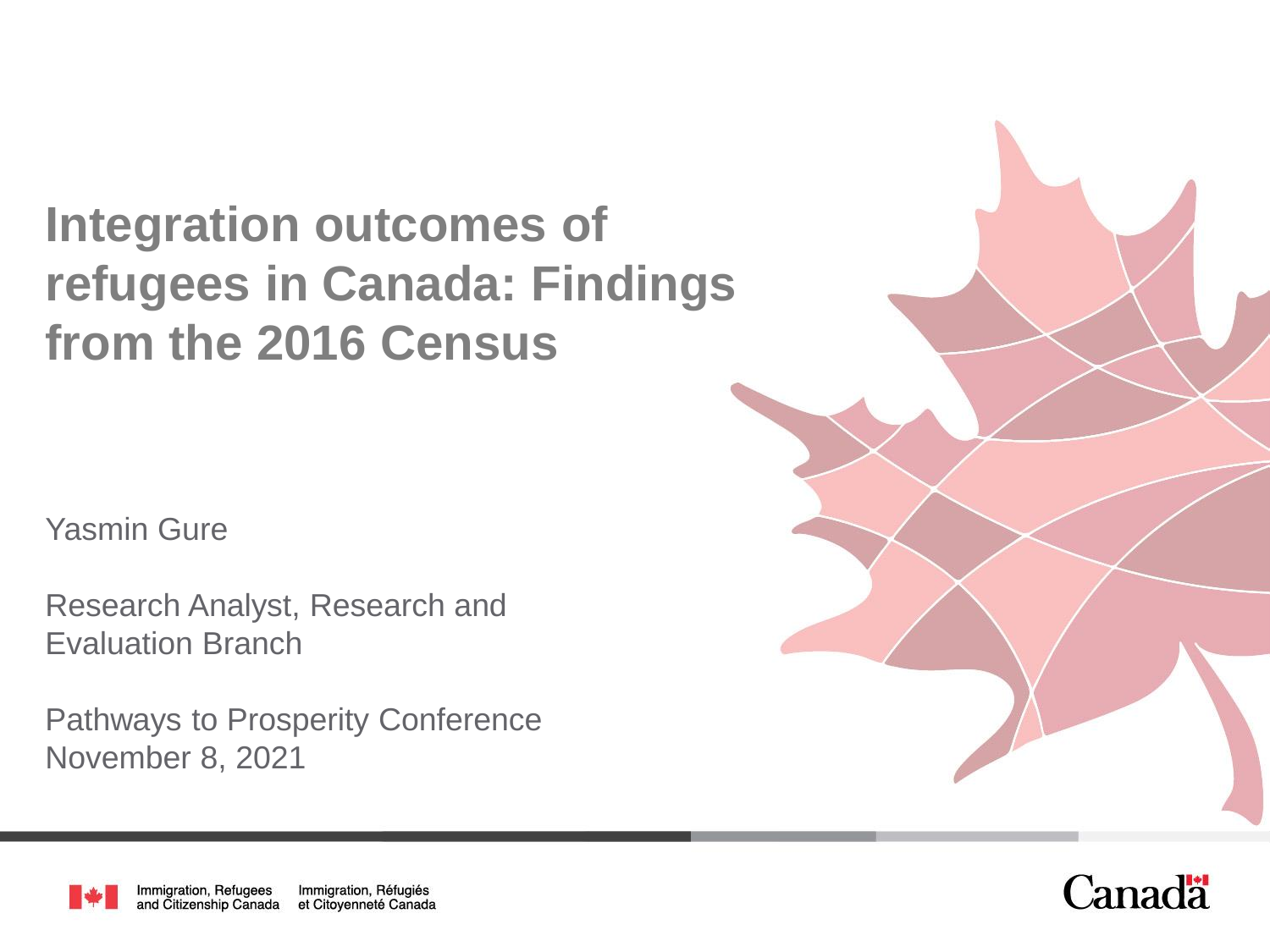**Outline for presentation** 

**≻ Overview** 

 $\triangleright$  Key findings by theme o Demographic

oEducation

oEconomic

o Childhood refugees

 $\triangleright$  Final key messages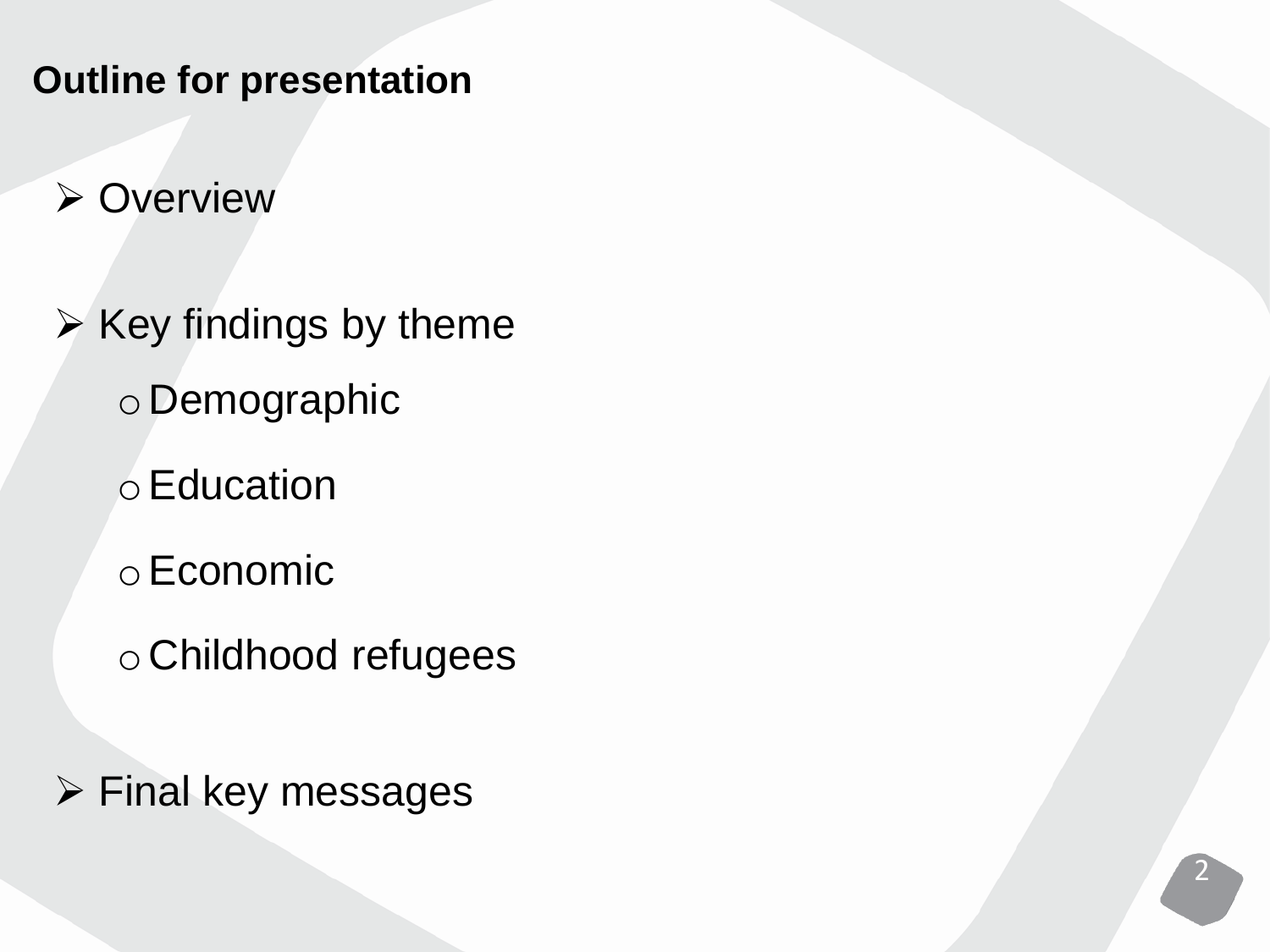#### **Motivation and overview**

- $\triangleright$  The refugee integration experience in Canada is complex and nuanced and worthy of in-depth study.
- Developing our evidence base for comprehensive immigration data continues to be a priority for Immigration, Refugees and Citizenship Canada (IRCC).
- $\triangleright$  IRCC's collaboration with Statistics Canada led to the development of a recordlinkage between IRCC's administrative immigration records\* and the 2016 Census data.
- $\triangleright$  As a result, the 2016 Census data presented the first time that socio-economic outcomes of immigrants could be explored at the admission category level.
- $\triangleright$  This presentation will summarize some of the key findings on refugee outcomes, for those landed between 1980 and 2016.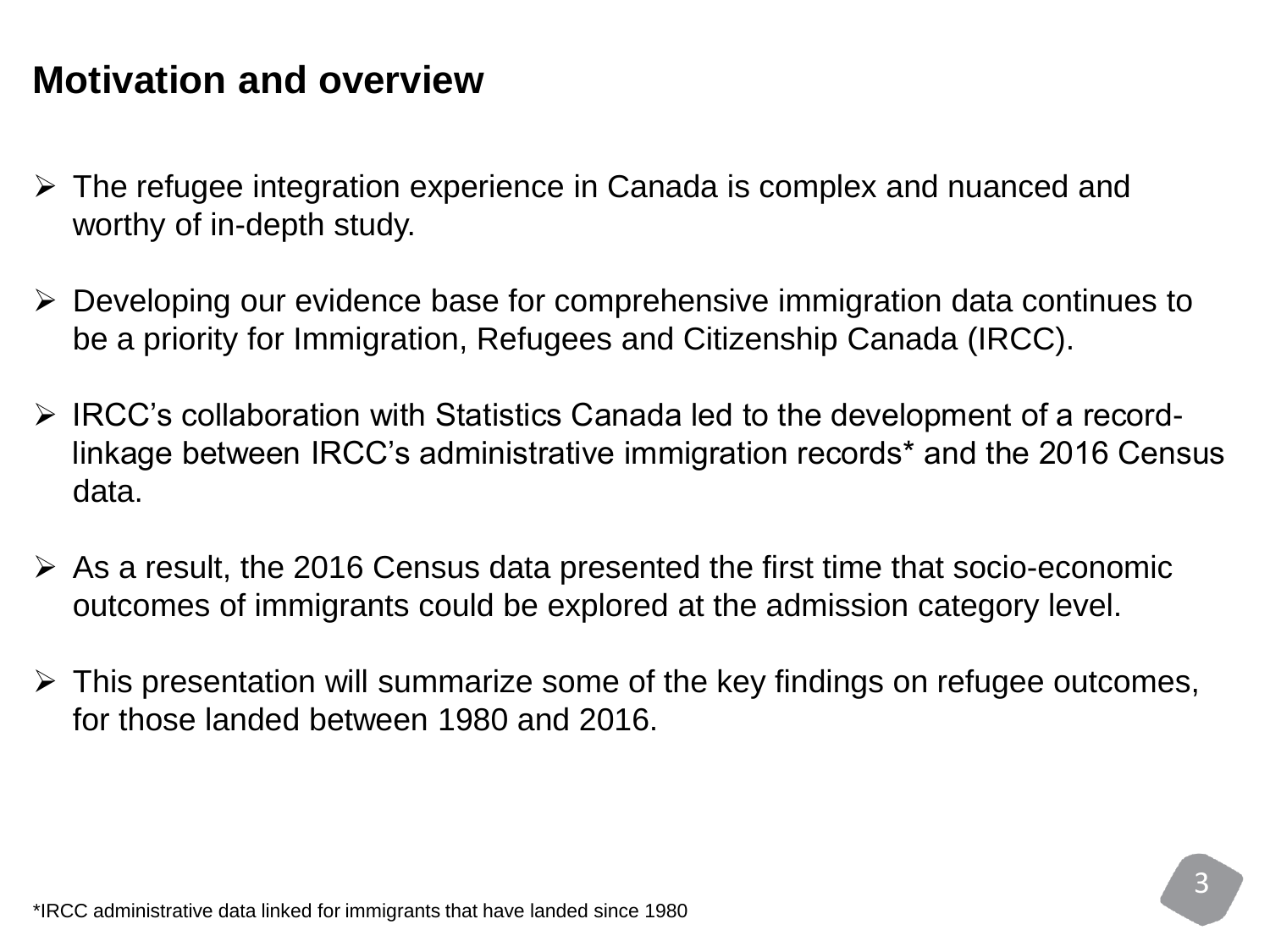## **Demographic profile of refugees in Canada- Key highlights**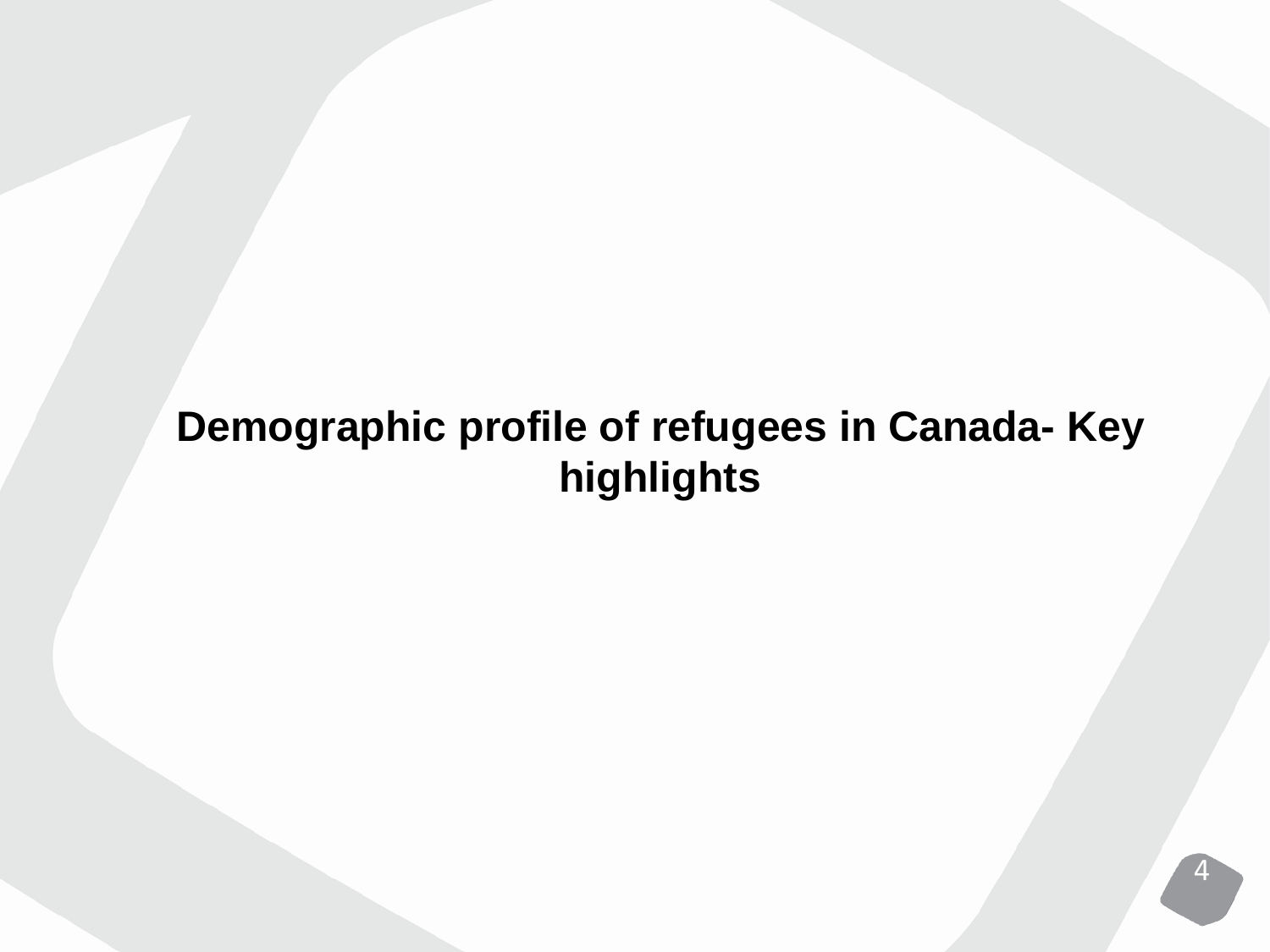### **Admission category analysis**



- $\triangleright$  In 2016, refugees accounted for 15% of landed immigrants, and 2% of the population in Canada, overall.
- $\triangleright$  The share of both refugee and family class immigrants has consistently declined since 1980, while the share of economic class immigrants has steadily grown.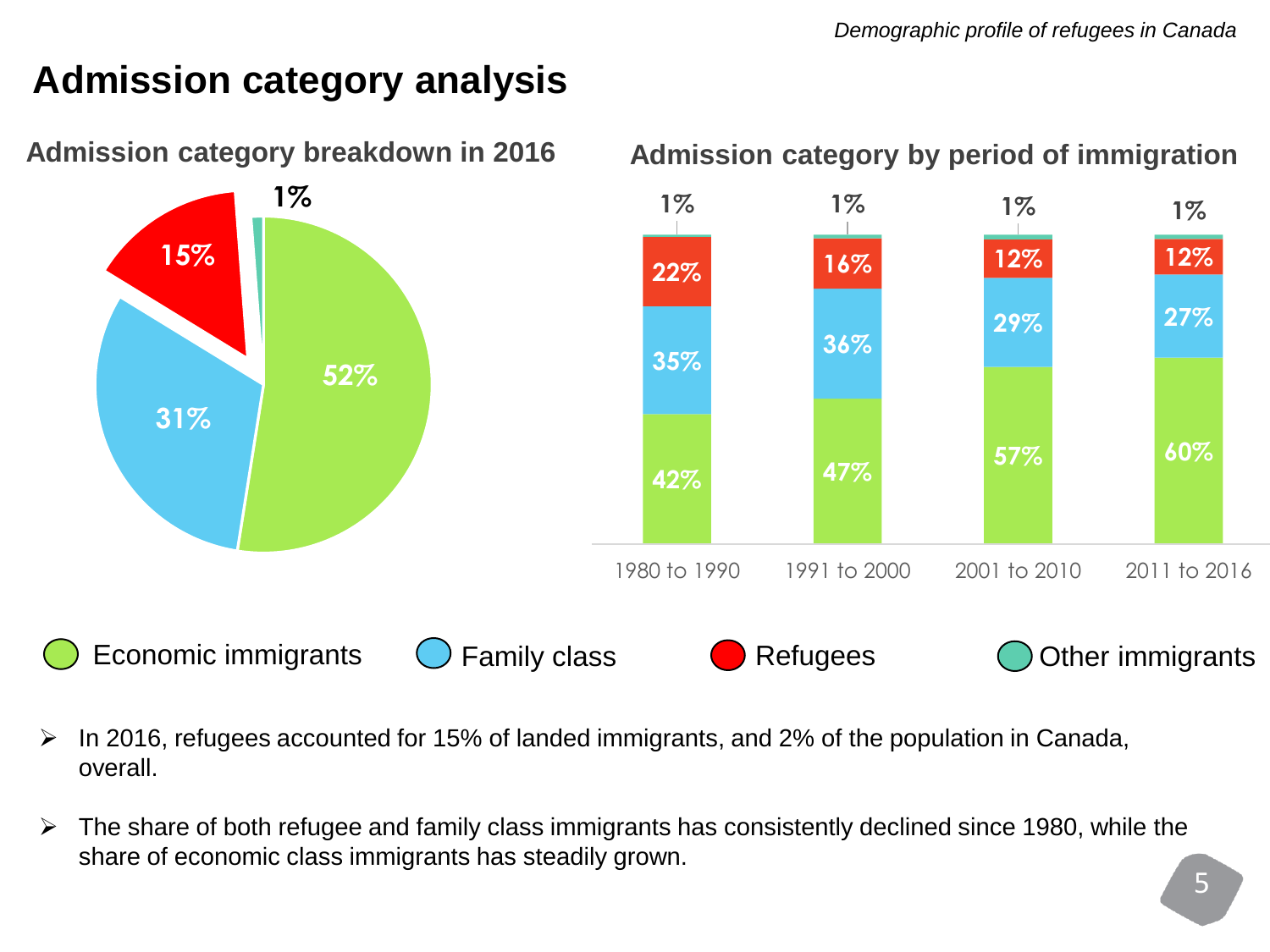#### **Admission category analysis**



 $\triangleright$  Since 1990, PPCs have continuously accounted for a larger share of landings than GARs and PSRs; however, in more recent years, the share of PPCs has declined while the proportion of GARs and specifically PSRs has increased.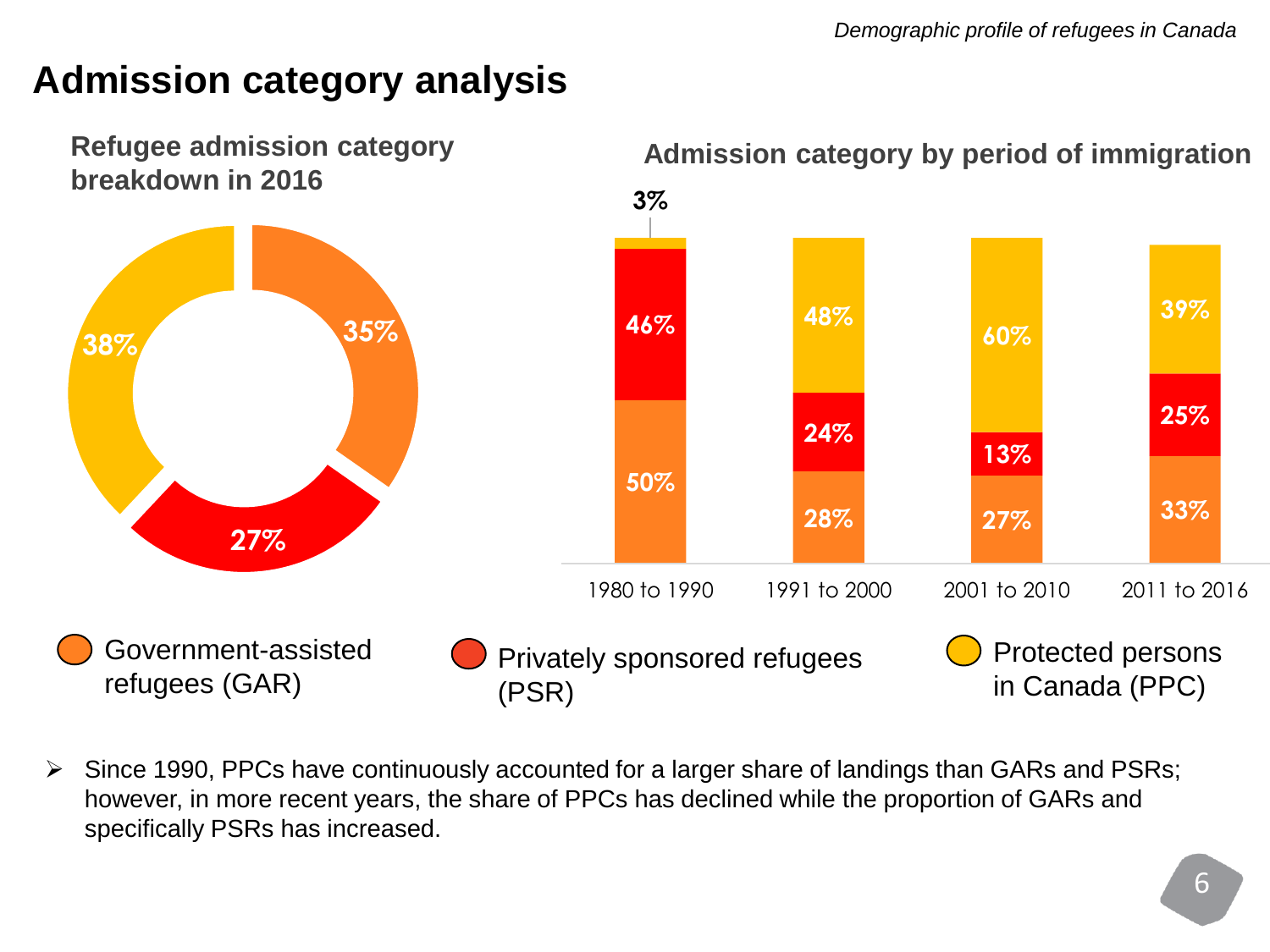#### **Source region of refugees**

 $\triangleright$  Overall, the top three source regions of refugees in Canada in 2016 were **West Central Asia and the Middle East (21%)**, **Southern Asia (13%)**, and **Eastern Europe (12%)** 

**Source region of refugees in 2016 Top three source region of refugees by period of immigration** 

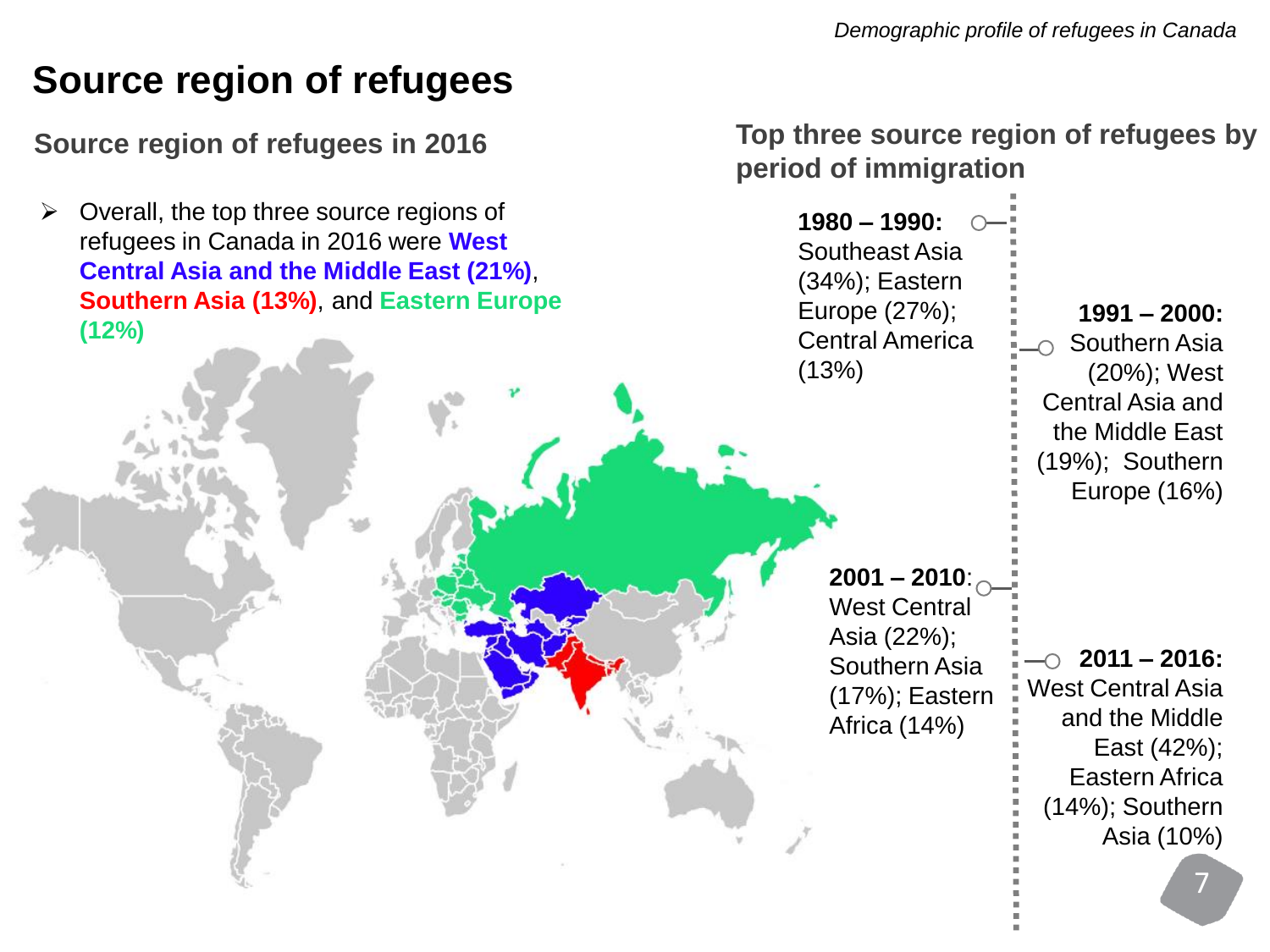## **Official language proficiency**

#### **First official language spoken among refugees in 2016**



#### **First official language spoken among refugees, by period of immigration, in 2016**



 Official language acquisition is higher among refugees who have been in Canada longer. Among refugees who had landed in Canada less than five years before the Census, almost a quarter (24%) did not speak English or French; among refugees who had landed in Canada prior to 2001, the proportion that did not speak English or French was about 6%.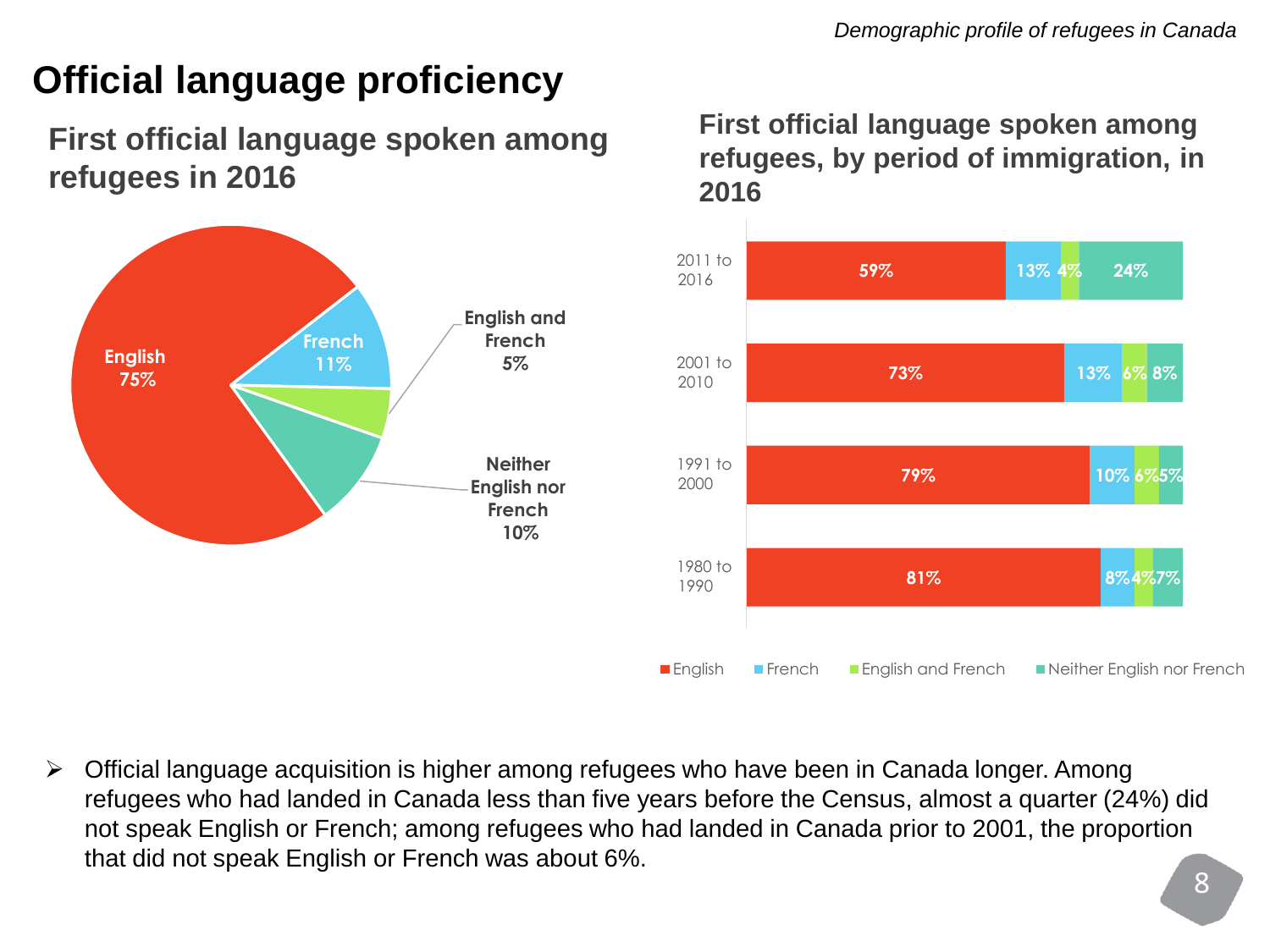## **Education profile of refugees in Canada- Key highlights**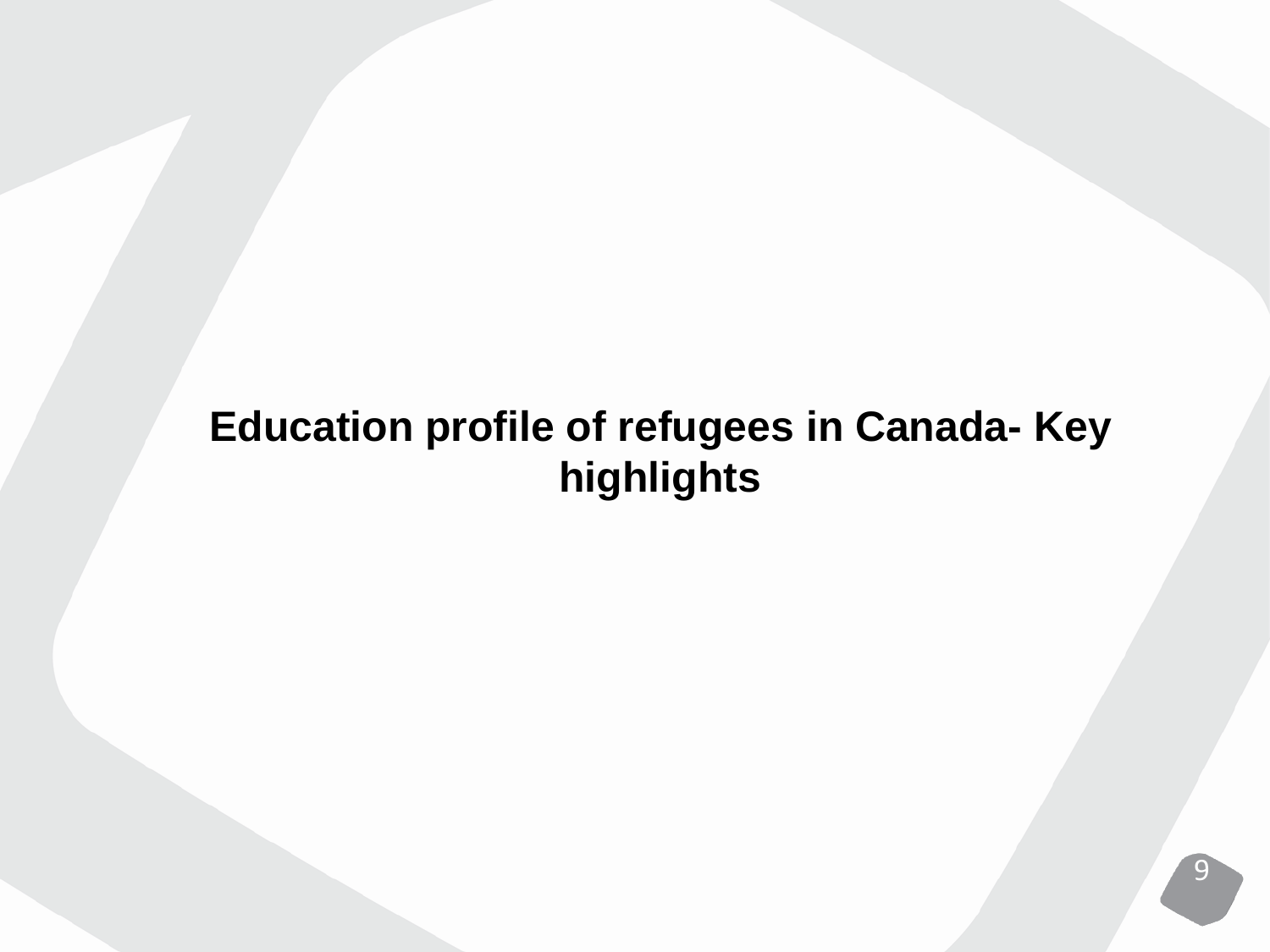**Educational attainment among refugees by admission category in 2016, population age** 

## **Educational attainment among refugees in Canada**

#### **Educational attainment among refugees, population age 25-64 in 2016**

**25% 28% 9% 21% 17%** No certificate, diploma or degree **High school diploma** or equivalent **Apprenticeship or** trades certificate/diploma **College, CEGEP or** other non-university or university certificate or diploma **University certificate,** diploma or degree at bachelor level or above **30% 27% 9% 9% 8% 20% 14% 15% 27% 28% 21% 21% 28% 22% 21%** No certificate, diploma or degree High school diploma or equivalency certificate Apprenticeship or trades certificate or diploma College, CEGEP or other nonuniversity or university certificate or diploma University certificate, diploma or degree at bachelor level or above Government-assisted refugees **Privately sponsored refugees Protected persons in Canada** 

**25-64 in 2016**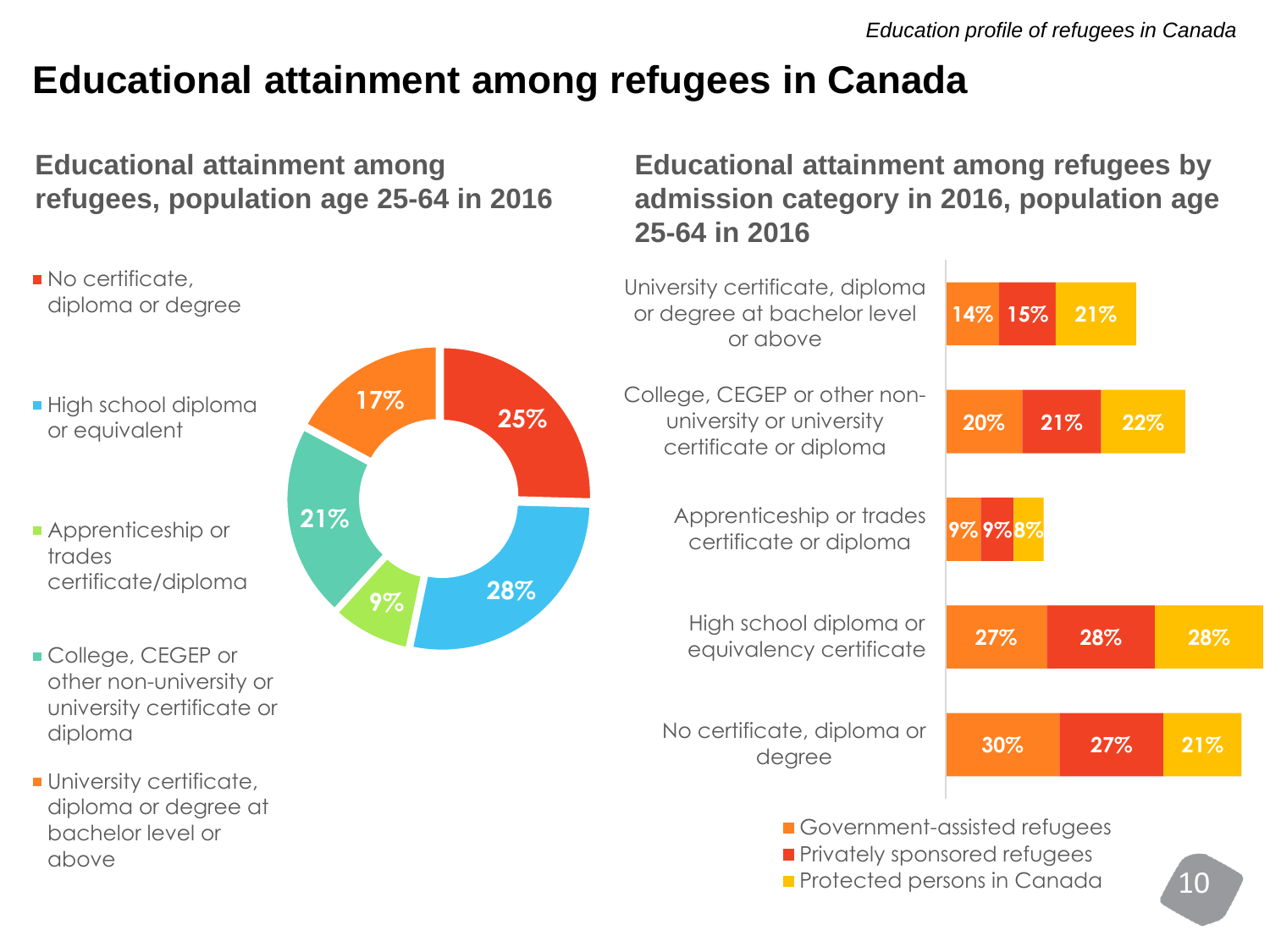## **Educational attainment by period of immigration**

**World region of highest level of education (postsecondary) among refugees by period of immigration, population age 25-64 in 2016**



 $\triangleright$  Just over a quarter of refugees that had been in Canada for more than ten years reported completing their highest level of postsecondary education within Canada.

- **Inside Canada**
- United States, Western Europe, Northern Europe, Australia, and New Zealand
- All other countries
- No postsecondary certificate, diploma or degree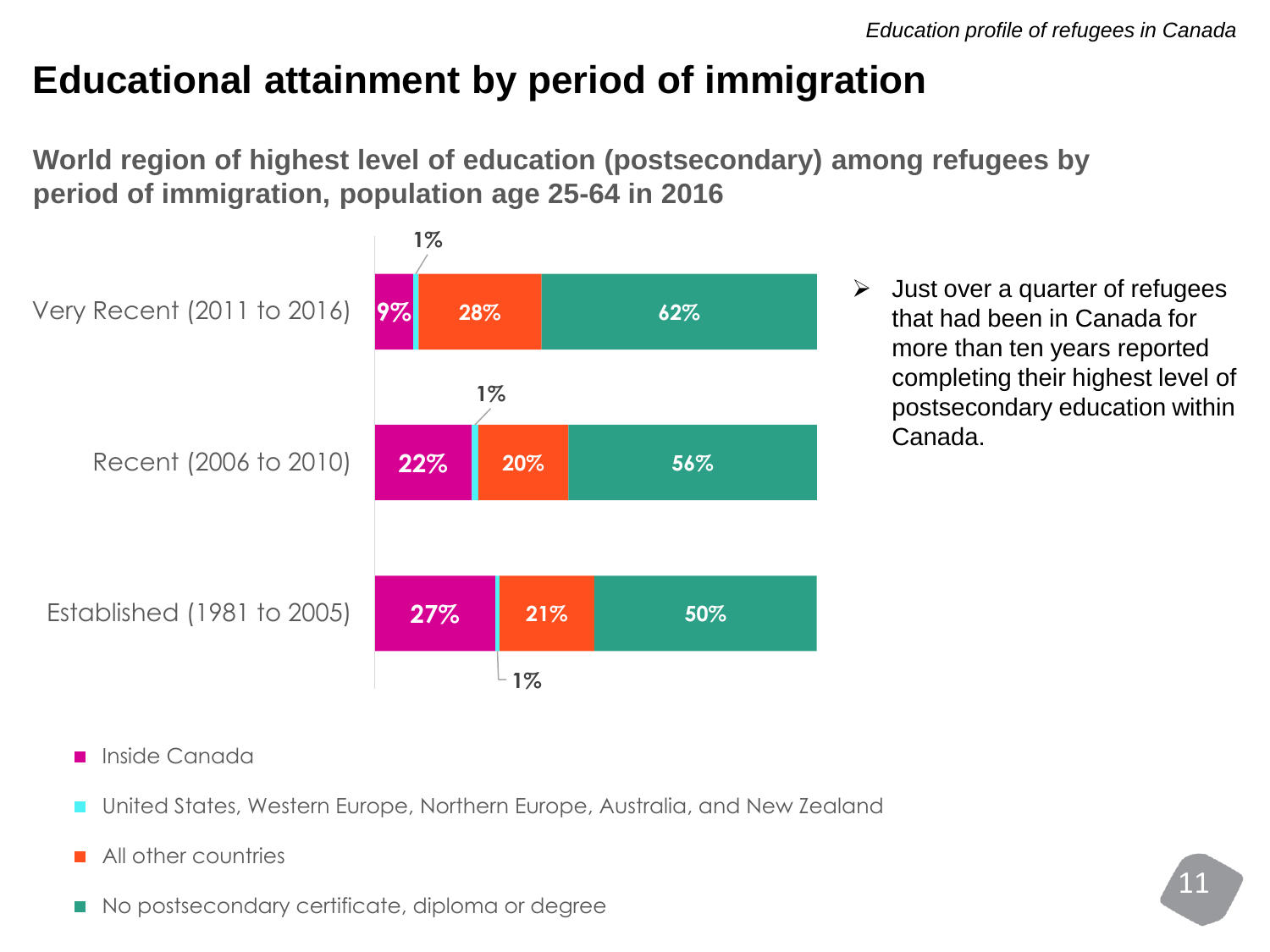#### **Educational attainment and employment outcomes**

**Employment rate among 'Very Recent' (2011 to 2016), by admission category and education, population age 25-64 in 2016**



 Among the 'Very Recent' (2011 and 2016) landing cohorts, refugees reported significantly lower employment rates than family class immigrants and economic principal applicants, at every education level.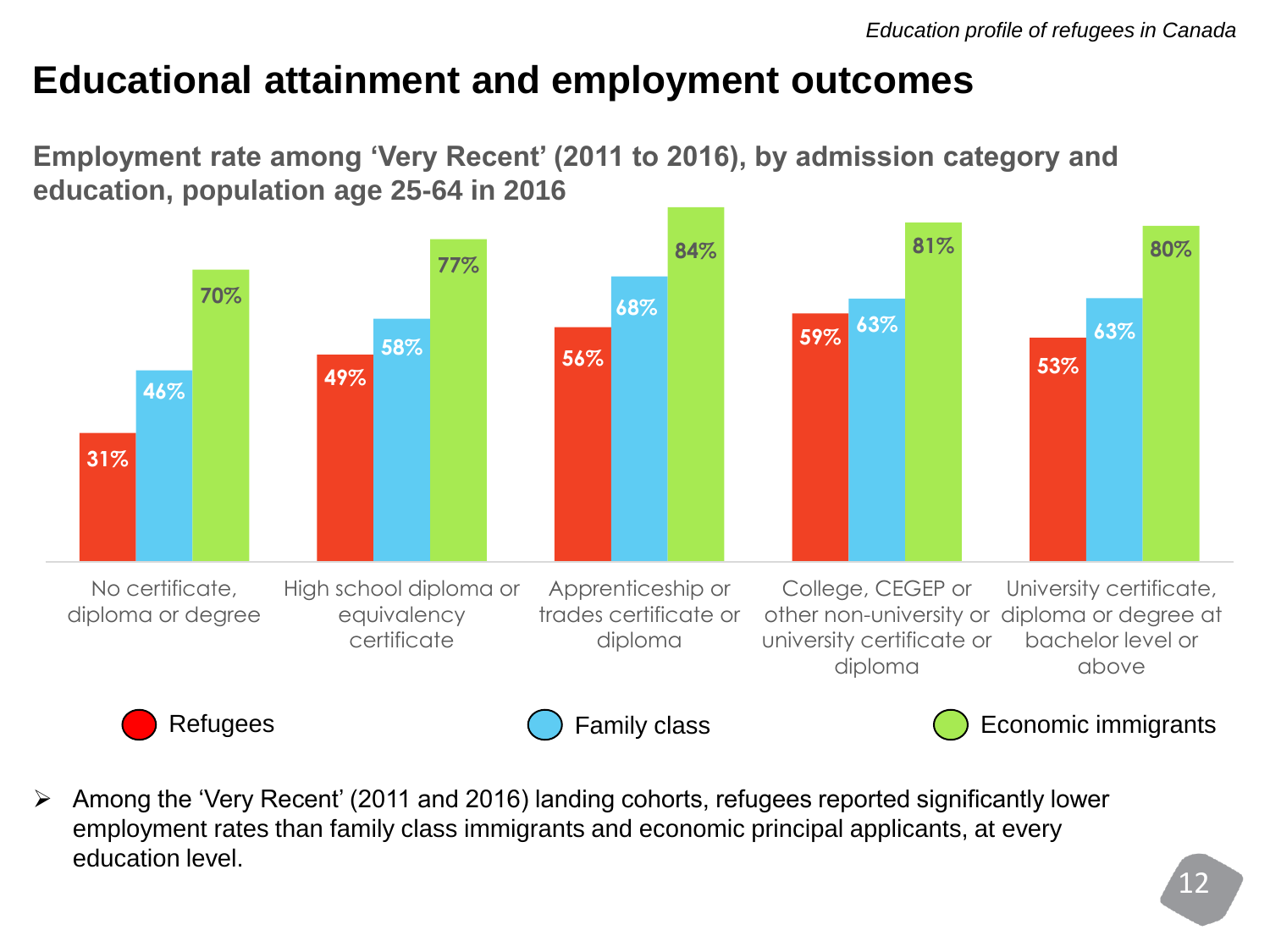#### **Educational attainment and employment outcomes**

**Employment rate among 'Established' (1981 to 2005), by admission category and education level, population age 25-64 in 2016**



 Established' (1981- 2005) refugee landing cohorts reported similar employment rates at every education level as other immigrants.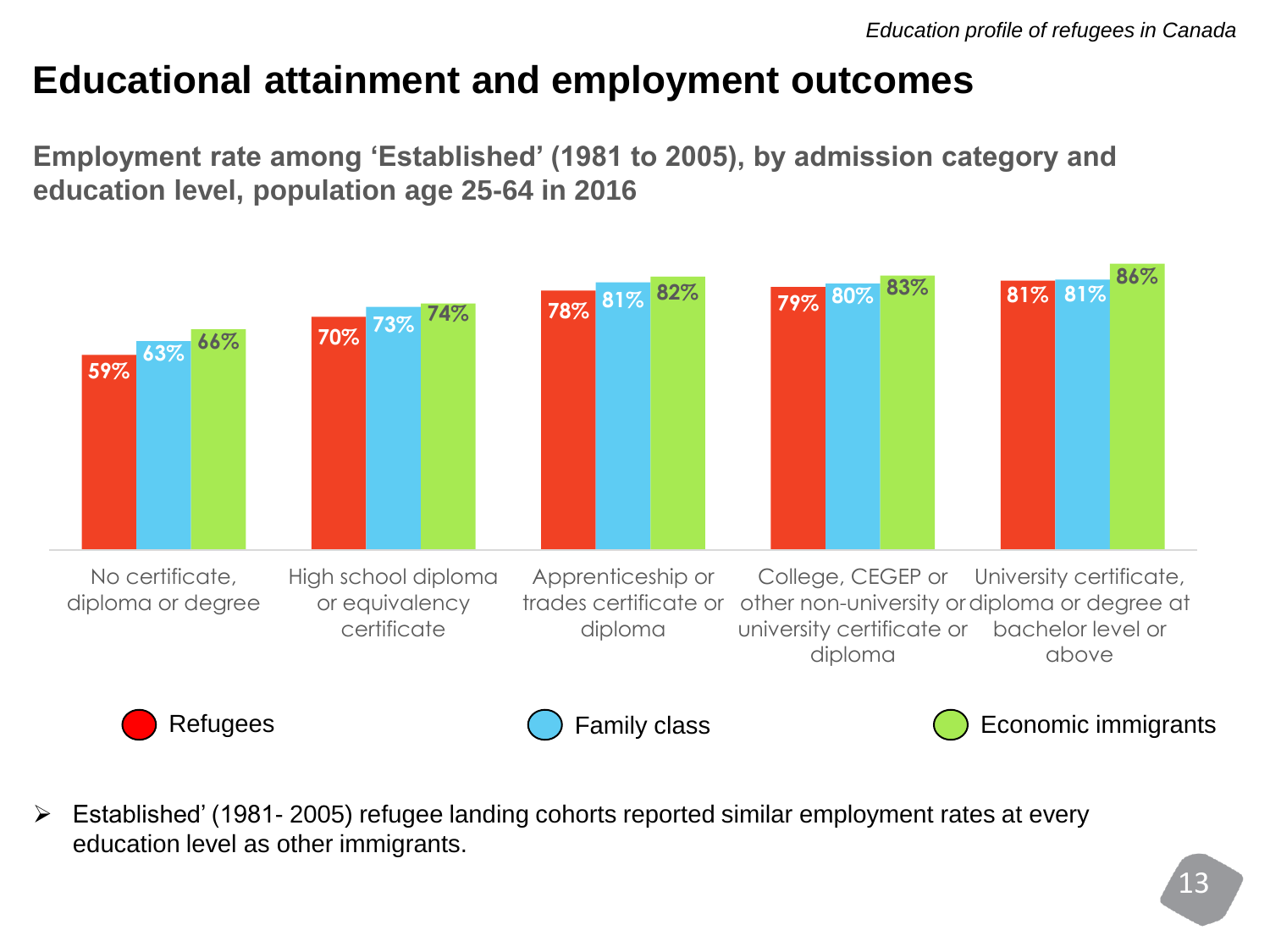## **Economic outcomes refugees in Canada- Key highlights**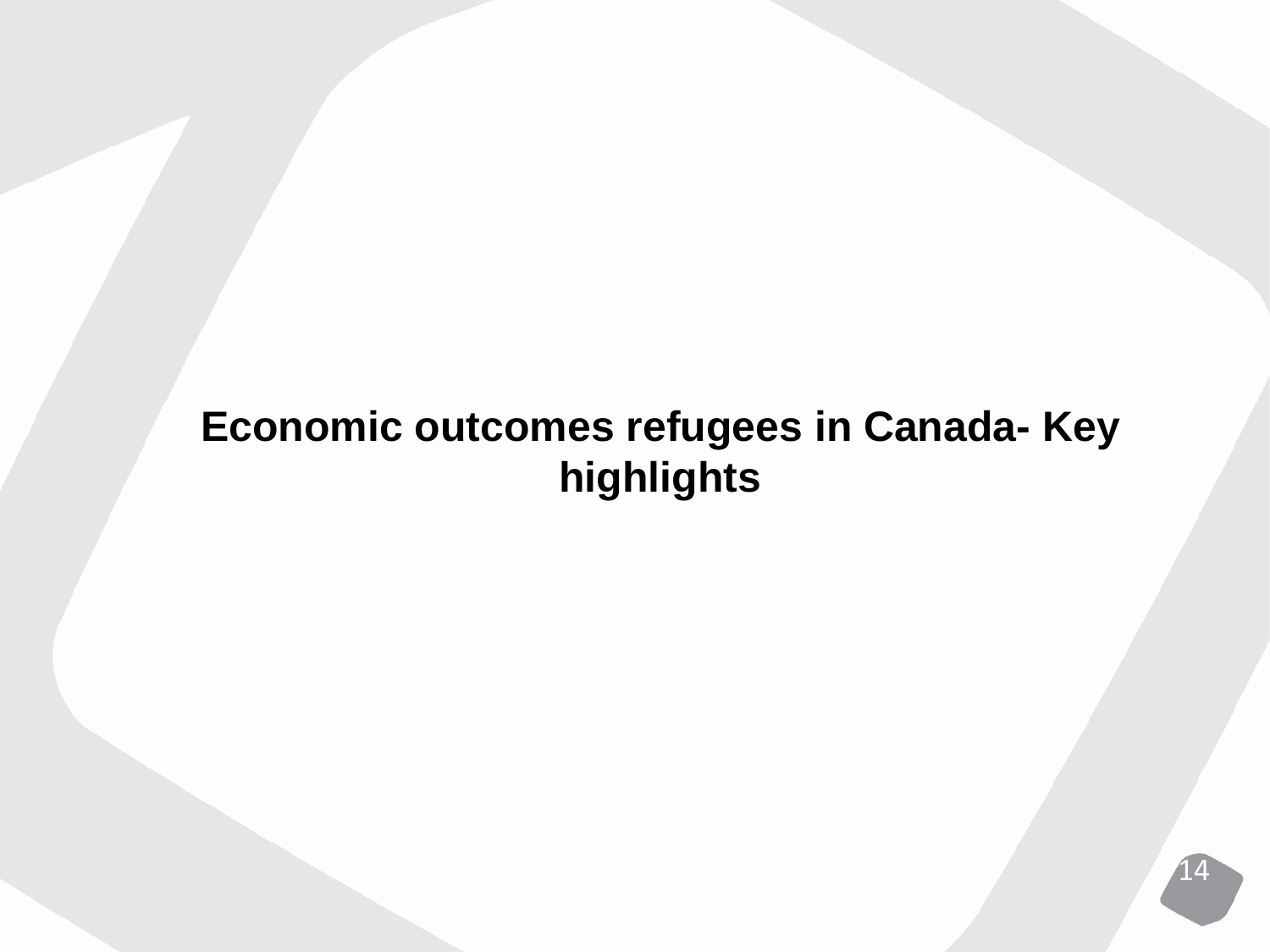### **Labour force status indicators by admission category and landing period**

#### **Employment rate**



- $\triangleright$  Employment rates were generally higher among refugees who had been in Canada longer. Similarly, unemployment rates also tend to be lower as time in Canada increases.
- Refugees in the Established landing cohorts (1981-2005) report employment, and unemployment rates that are comparable to the Canadian-born population.

#### **Unemployment rate**

**8%**

Very recent (2011 to 2016)

**13%**

**17%**

15

**6%**

Population aged 25-64 in 2016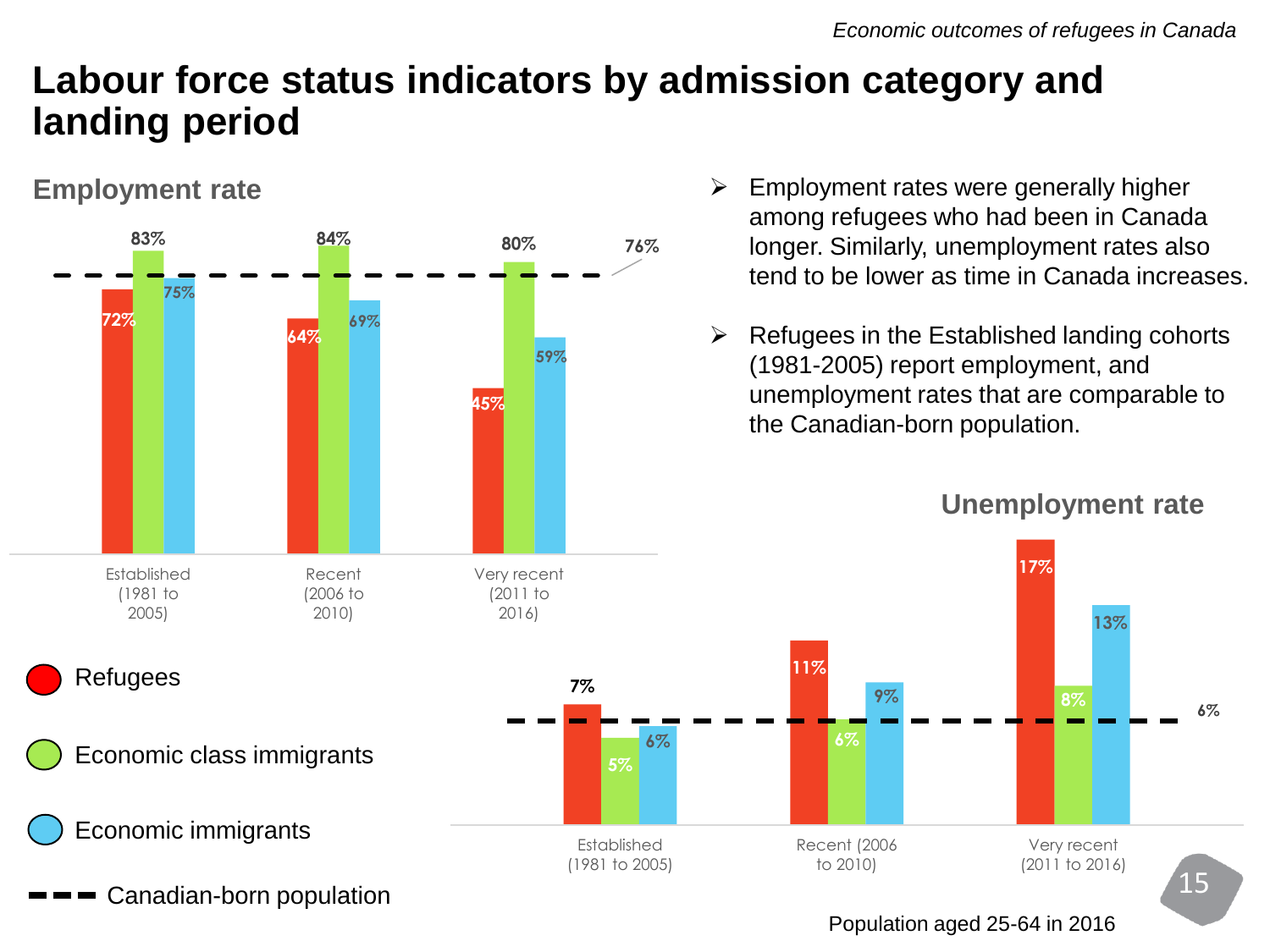### **Labour force status indicators by refugee admission category and landing period**

#### **Employment rate**



- GARs in the Very Recent landing cohorts (2011-2016) reported considerably lower employment rates than PSRs and PPCs, in addition to higher unemployment rates.
- $\triangleright$  However, among refugees who had been in Canada for more than ten years, the gap in labour force outcomes between three refugee categories diminished.





#### Population aged 25-64 in 2016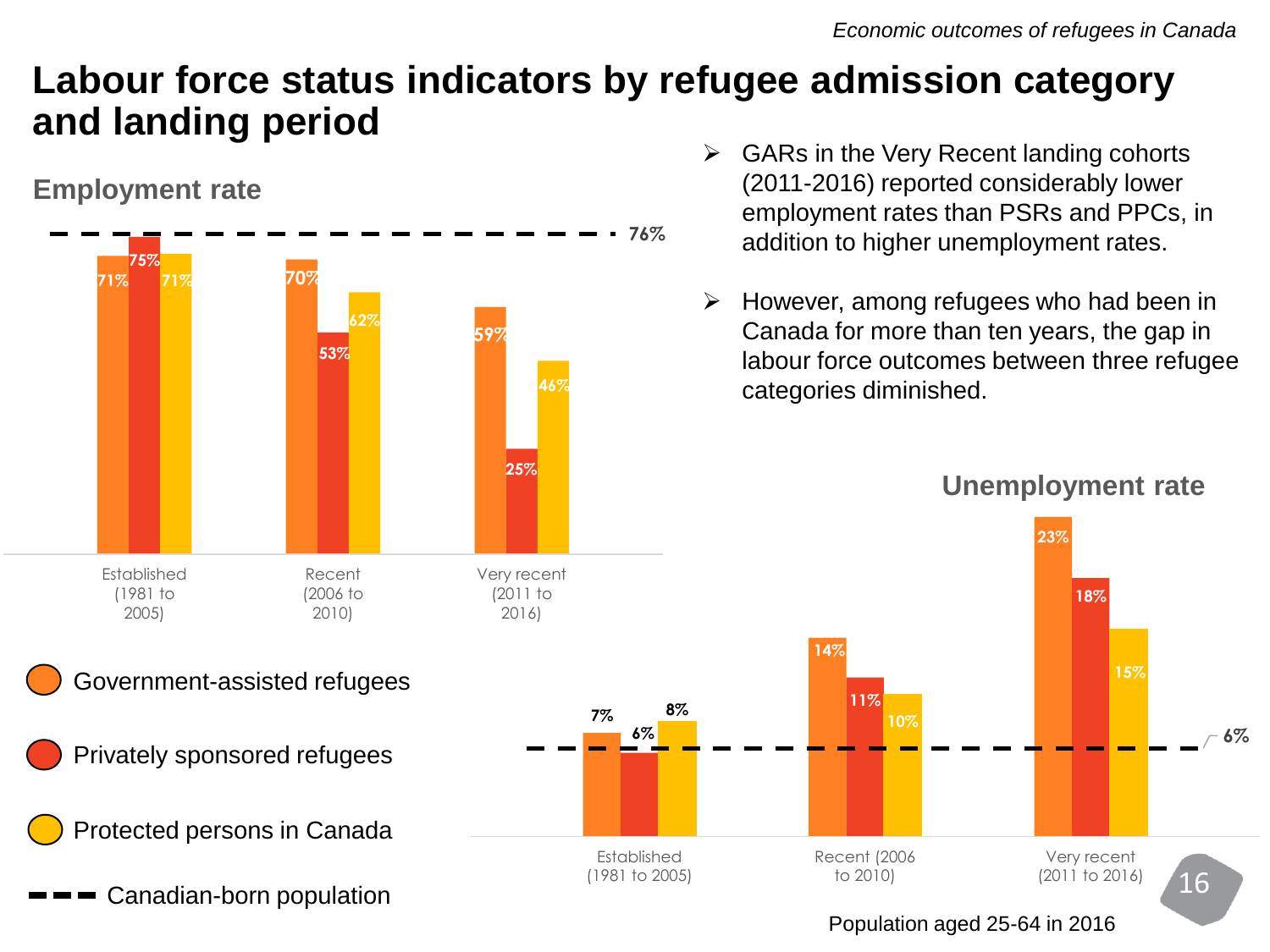### **Median employment earnings**

**Median employment earnings by admission category, population 25-64 in 2016**



 $\triangleright$  Similar to other immigrant categories, the median employment earnings of refugees increase with time in Canada. Nonetheless, earnings among refugees who had been in Canada for more than ten years remained below the Canadian-born median.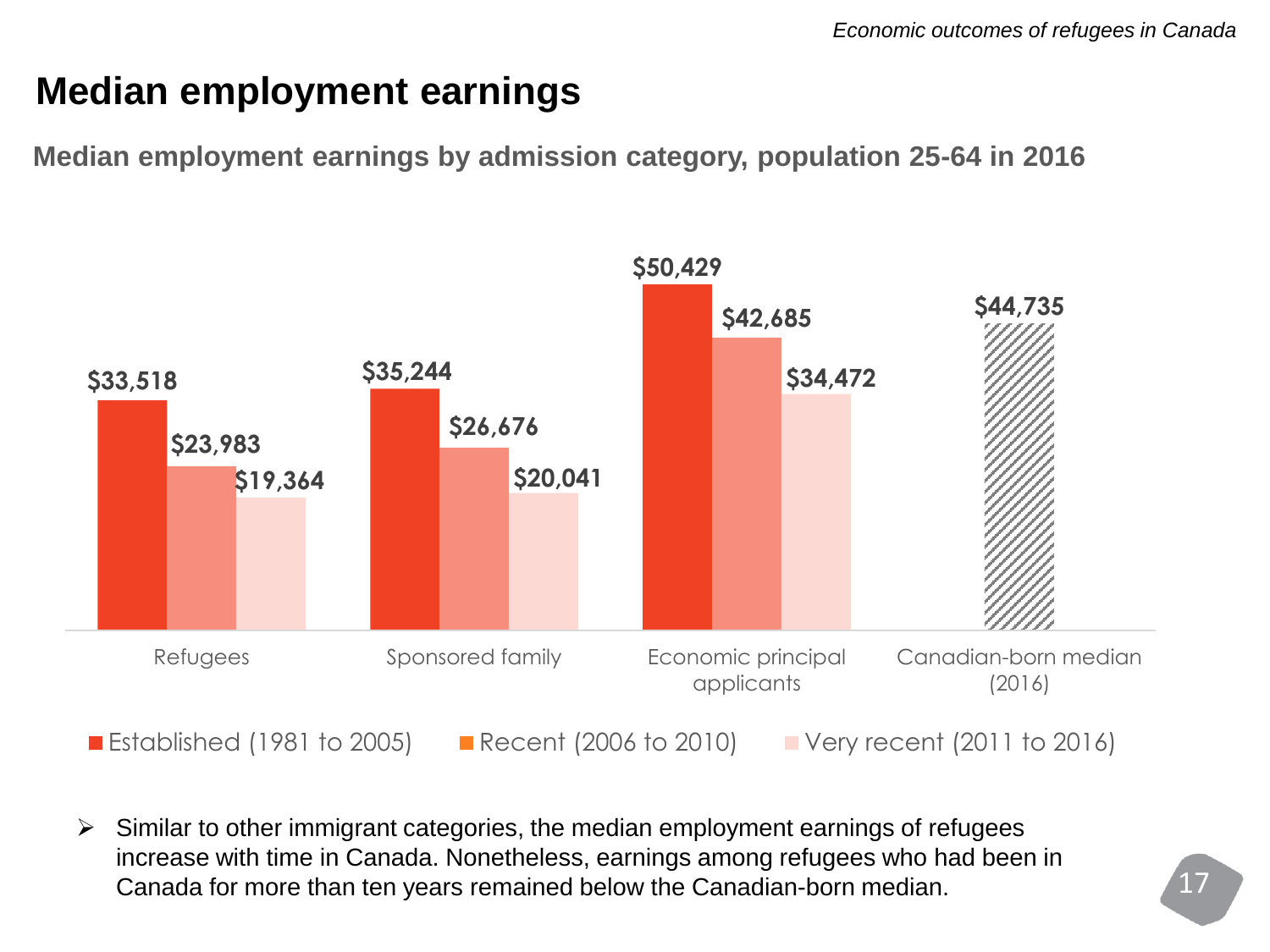## **Outcomes of childhood refugees in Canada- Key highlights**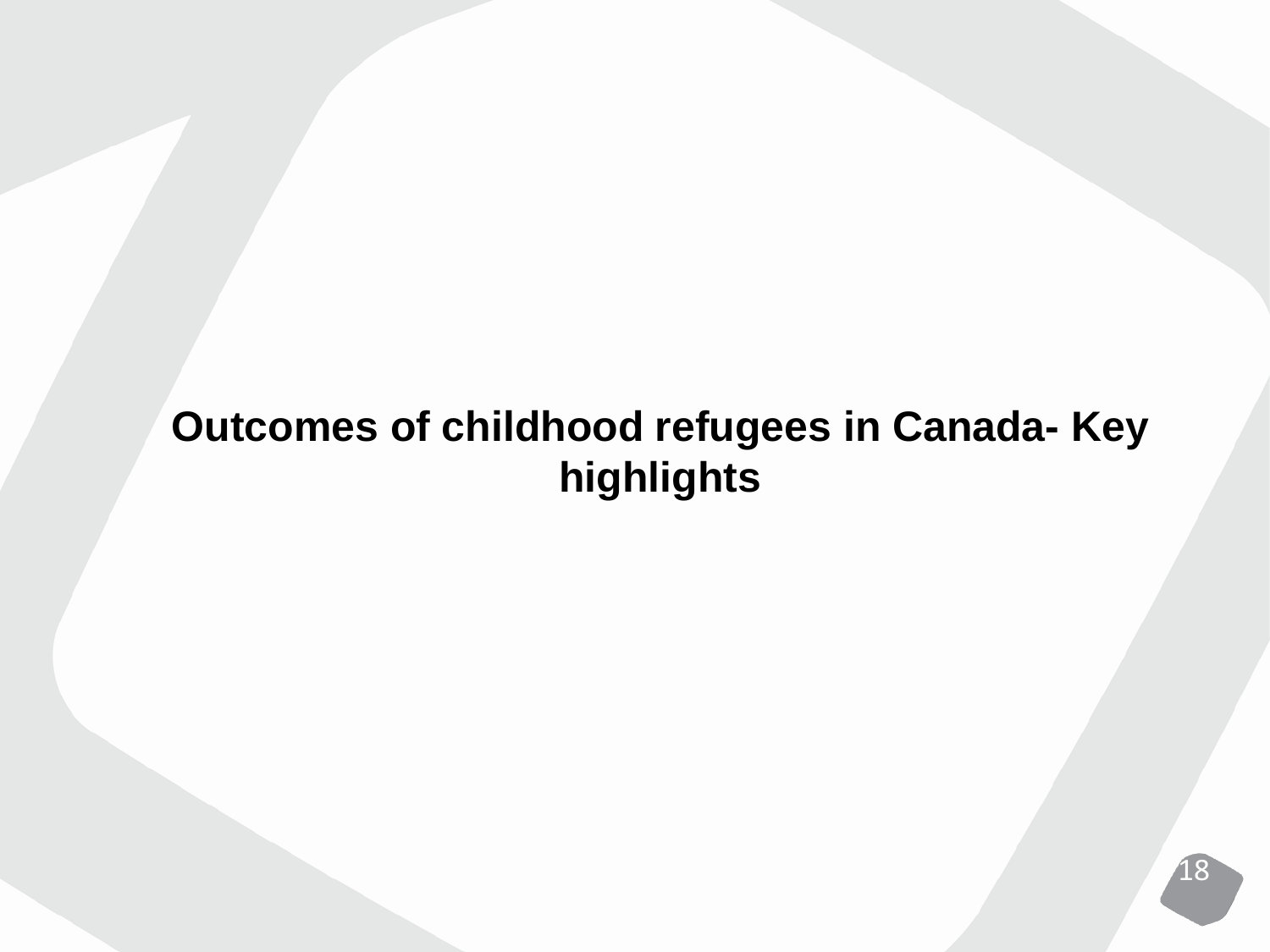#### **Educational attainment among childhood refugees in Canada**

**Highest level of education, population age 25-64 in 2016**



- $\triangleright$  Childhood refugees reported significantly higher university completion rates than 3<sup>rd</sup> generation or more Canadians (children born in Canada to Canadian-born parents). Although university completion rates are comparatively high among the children of immigrants overall, outcomes vary by visible minority status.
- $\triangleright$  Among other childhood immigrants, those whose parents were admitted under the economic stream reported the highest university completion rate, at 54%. Childhood family class immigrants reported the lowest rate, at 24%

Note: Childhood refugees limited to those landed since 1980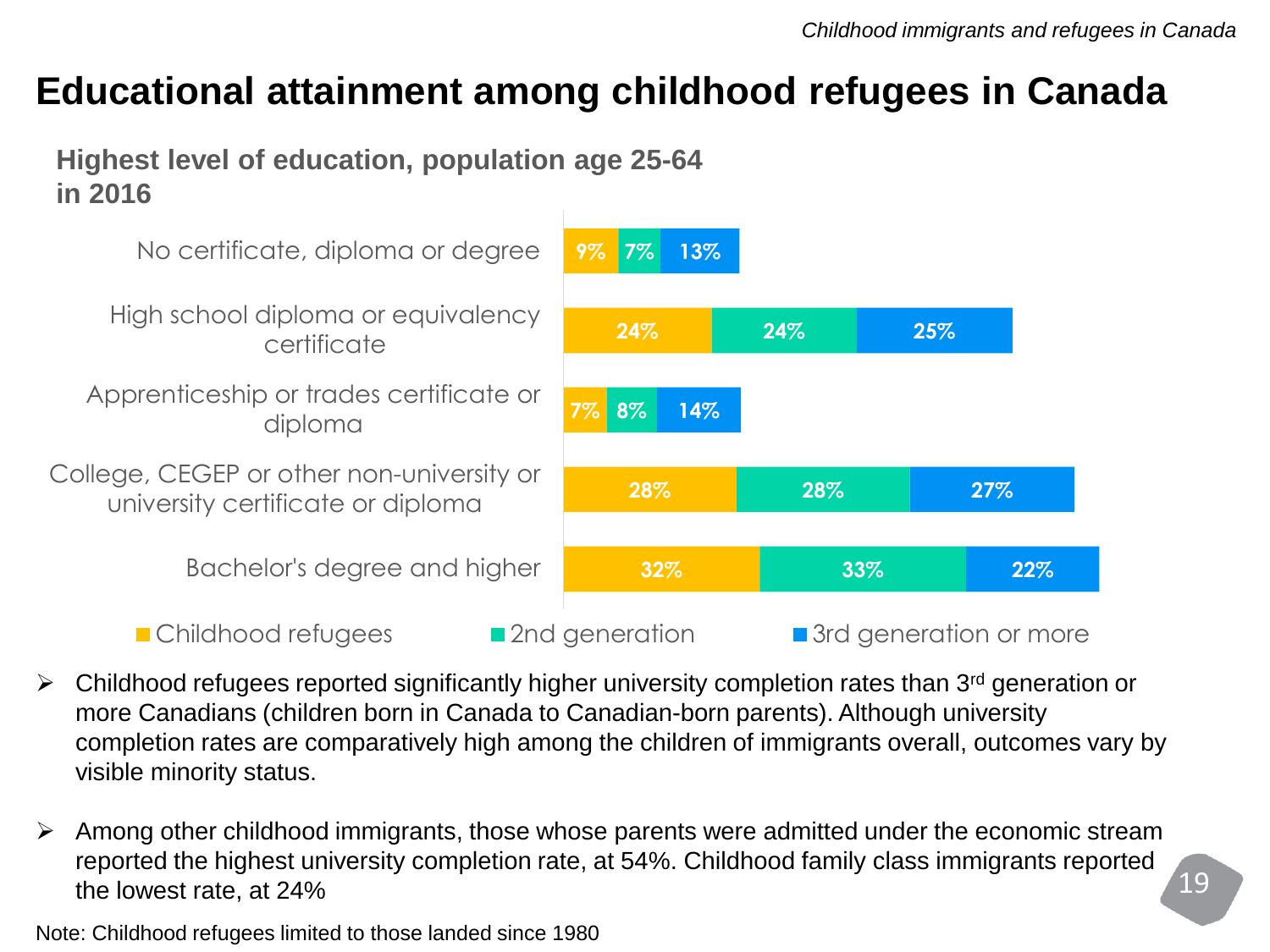#### **Labour market outcomes of childhood refugees in Canada**



**Labour force status, population age 25-64 in 2016**

- $\triangleright$  Overall, the labour force statistics for childhood refugees is not significantly different than the rates reported for other childhood immigrants, or those born in Canada (both 2<sup>nd</sup> and 3<sup>rd</sup> generation or more Canadians).
- $\triangleright$  Nonetheless, childhood refugees report the highest unemployment rates among all groups.

Note: Childhood immigrants and refugees limited to those landed since 1980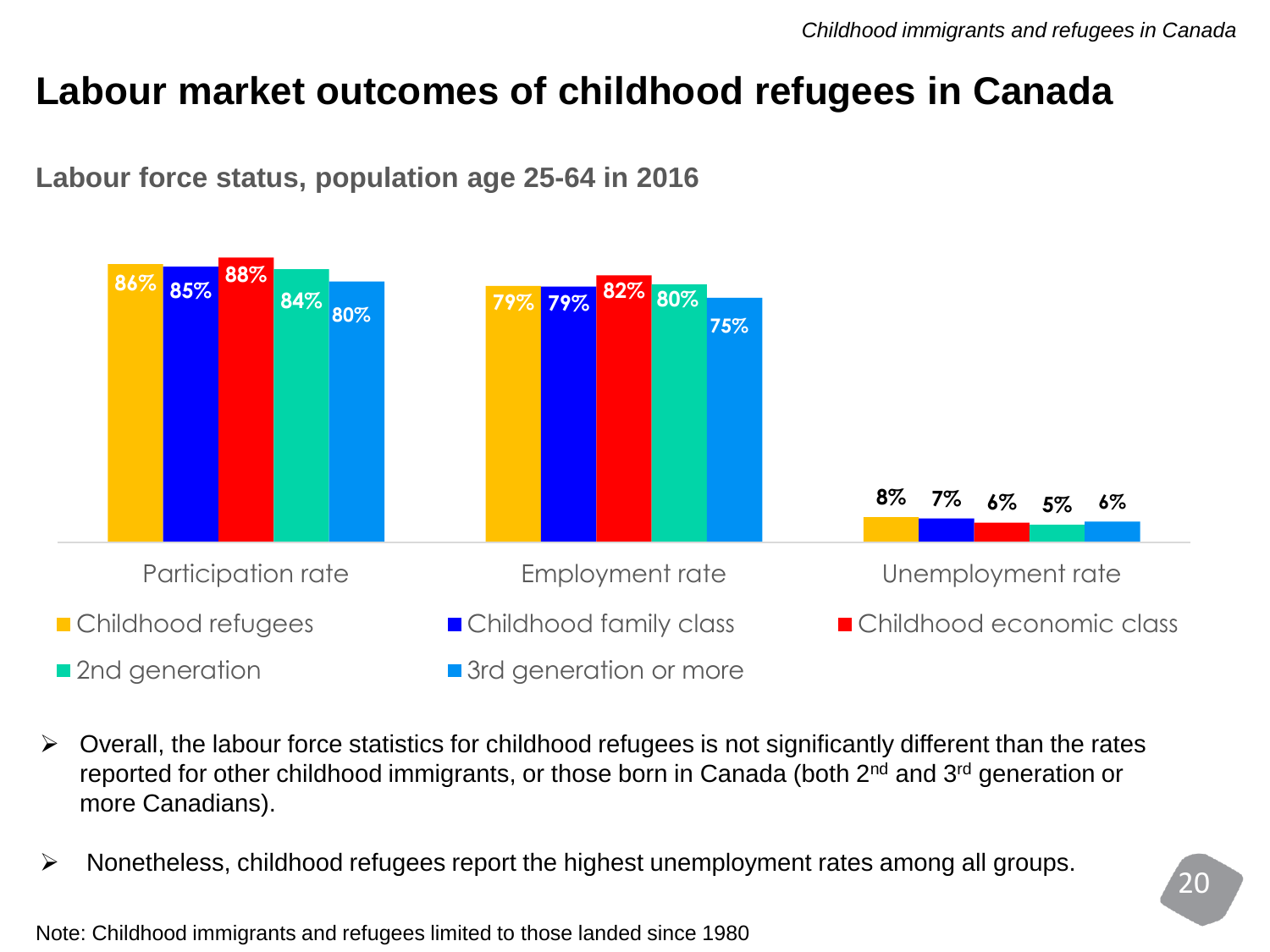#### **Labour market outcomes of childhood refugees in Canada**

**Labour force status among university-educated population age 25-64 in 2016**

|                             | <b>Participation rate</b> | <b>Employment rate</b> | <b>Unemployment rate</b> |
|-----------------------------|---------------------------|------------------------|--------------------------|
| Childhood<br>refugees       | 91%                       | 86%                    | $6\%$                    |
| Childhood family<br>class   | 91%                       | 86%                    | 5%                       |
| Childhood<br>economic class | 89%                       | 85%                    | 5%                       |
| 2 <sup>nd</sup> generation  | 89%                       | 86%                    | $4\%$                    |
| 3 <sup>rd</sup> generation  | 88%                       | 85%                    | 3%                       |

 $\triangleright$  Among the university-educated population, a similar trend is noted, with childhood refugees reporting marginally higher unemployment rates than other childhood immigrants, and those born in Canada.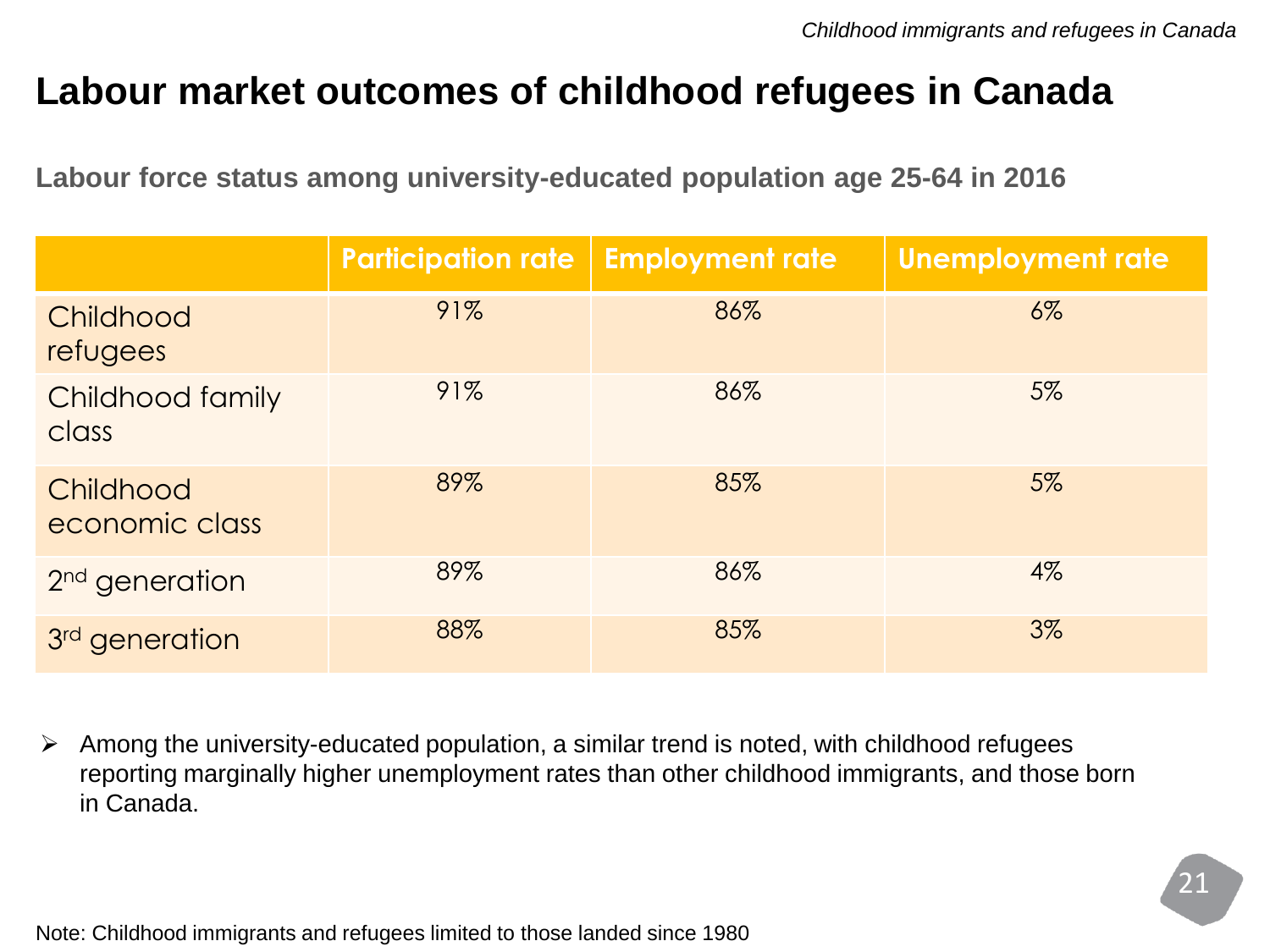# **Concluding points**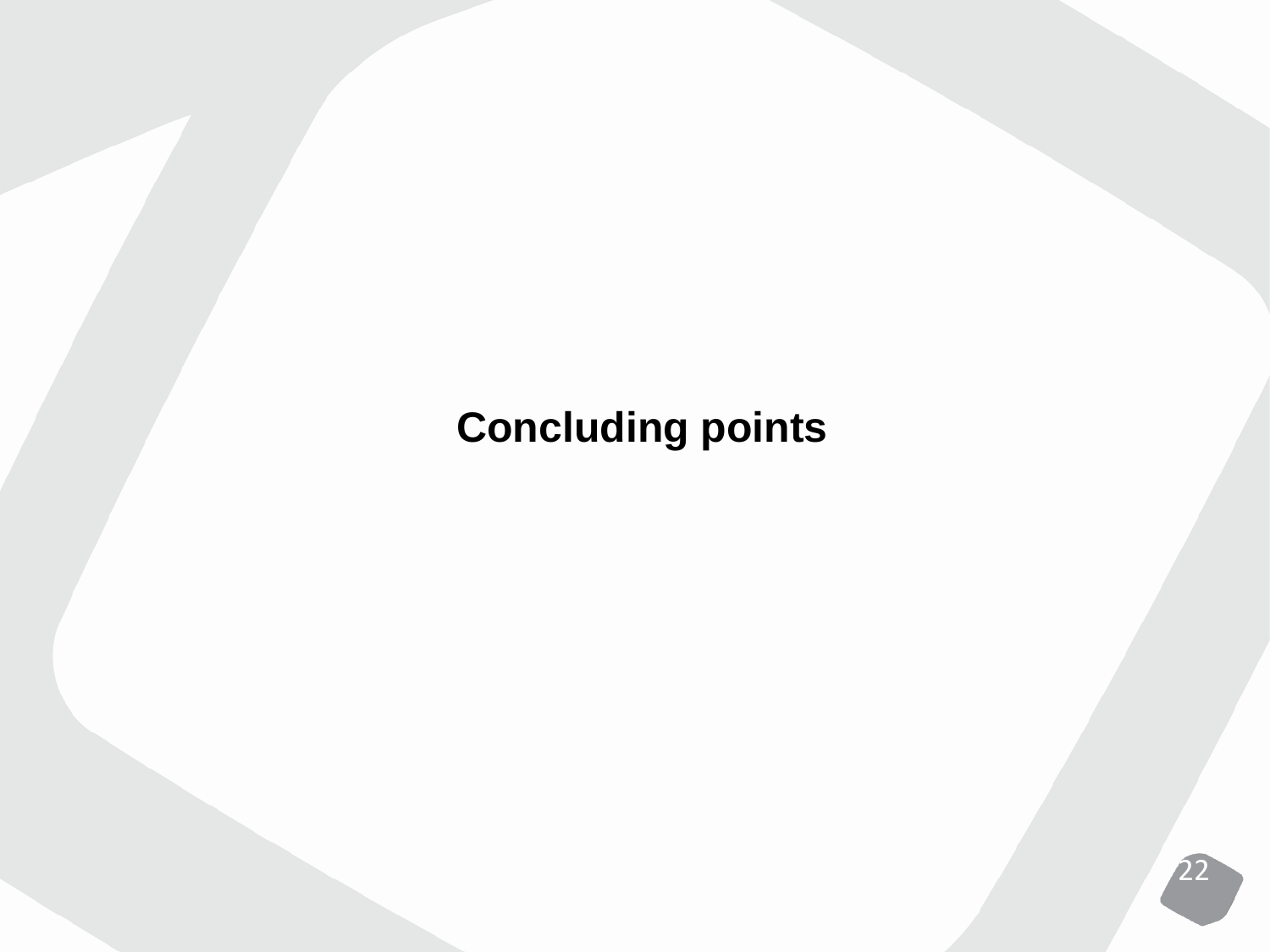### **Key messages**

- **Refugees are not selected for economic reasons or their ability to successfully integrate in Canada**; nonetheless, the findings from the 2016 Census indicate that there are some positive socioeconomic outcomes to be noted amongst this group.
- Overall, the **economic outcomes of refugees generally improve with time in Canada**, not unlike other immigrant groups.
- The analysis on the labour market outcomes of refugees highlighted that while recently landed refugees may initially struggle**, those who had been in Canada for more than ten years reported similar participation, employment, and unemployment rates as the Canadian-born population.**
- Moreover, **the data on childhood refugees emphasized that this group is integrating exceptionally**  well in Canada, outperforming 3<sup>rd</sup> generation or more Canadians in educational attainment, and reporting comparable labour market outcomes.
	- However, it **cannot be ignored that some visible minority populations, particularly those of Black or Latin American backgrounds, are not experiencing the same level of success**; future research in this area should further analyzes the extent to which structural discrimination, both in the Canadian education system and labour market, are at play for these poorer outcomes.
- It is imperative that IRCC continue to **invest in settlement resources for refugees**, in order to **encourage stronger socio-economic outcomes in** the initial years of arrival, and provide a strong foundation for successful integration.